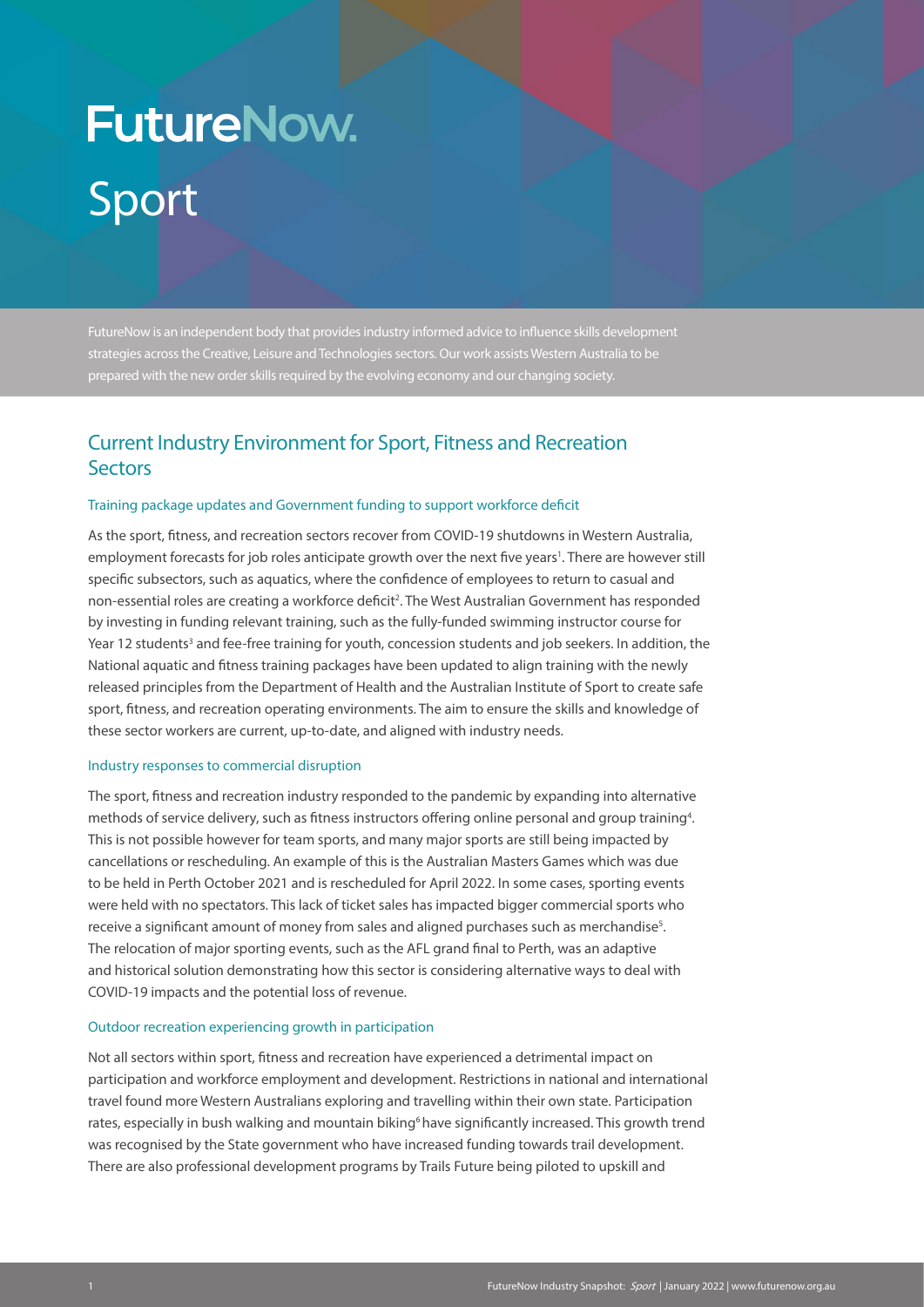enhance the professionalism of this growth industry<sup>7</sup>. This has been accompanied by strong strategic development, such as the WA Hiking Strategy: Bushwalking and trail running in Western Australia 2020-2030 report.

#### Mental health benefits through sport, fitness, and recreation

Mental health, as well as physical health, has become a focal point in the sport, fitness, and recreation sector. Nineteen per cent of Australian's reported their mental health as either worse or much worse than before COVID-19<sup>8</sup>. The sport, fitness, and recreation industry has been a critical mechanism for providing exercise and social connection to increase individuals' mental health. Regular exercise reduces stress and improves mental health<sup>9</sup>, which is especially important when one in six Australians are experiencing depression, anxiety, or both<sup>10</sup>. Being connected to a fitness or sporting community can also enhance mental health<sup>11</sup>. During COVID-19 lockdowns the daily exercise allowance produced an increase in walking, running, cycling, bush walking and swimming activities.12. Recent reports found that hikers indicated mental health as one of their major reasons they exercise outdoors in scenic nature<sup>13</sup>, and adult swimmers indicated mental health as one of the key reasons for their participation<sup>14</sup>. Sometimes a problem can occur within these sectors when staff, volunteers or participants are unaware of how to handle mental health issues. SportWest, the peak sporting industry body, has recently released a mental health framework to sporting clubs and associations.

#### Sports broadcasting predicted for continual revenue increase

Continual revenue growth in the sport sector is drawn from the increasing value of broadcasting rights. This revenue flows to the sporting clubs and contributes to increased employment and facility management costs. It is estimated that whilst some of these rights were re-negotiated to be extended because of the COVID-19 period, it is still a large contributor, and is predicted to have a 5-year growth of \$12.8 billion to \$16.4 billion in revenue in 2025-6 within Australia<sup>15</sup>.

#### Growing trend in yoga and pilates

Unemployment in Western Australia is at its lowest since 2013 at 3.9% and there is a new all-time high employment at 1.427 million<sup>16</sup>. If this transfers to increased household expenditure this bodes well for the sport, fitness and recreation sectors as consumers spend more money in these areas at periods of extra discretionary income<sup>17</sup>. There is a growing trend in yoga and pilates class attendance, especially among the younger female generation<sup>18</sup>. This is boosted by a growing health conscious culture<sup>19</sup>. Research has found that yoga has over 2.8 million participants across Australia and 1.2 million participating in pilates<sup>20</sup>.

#### Shift towards an aging population and potential impacts on workforce and volunteer needs

The sport and fitness industry is also experiencing a shift towards an aging population. It is projected that the 15% of Australians aged 65 or older will increase to 22% by 2056. Data shows that 48% of older Australians indicated they participated in physical activity five times a week with 43% of these active in sport-related activities<sup>21</sup>. With this shift in population, there will likely be an increased need for a workforce and volunteers to service this group. This could in turn create a shortage of workers trained in creating age related sport and fitness programs.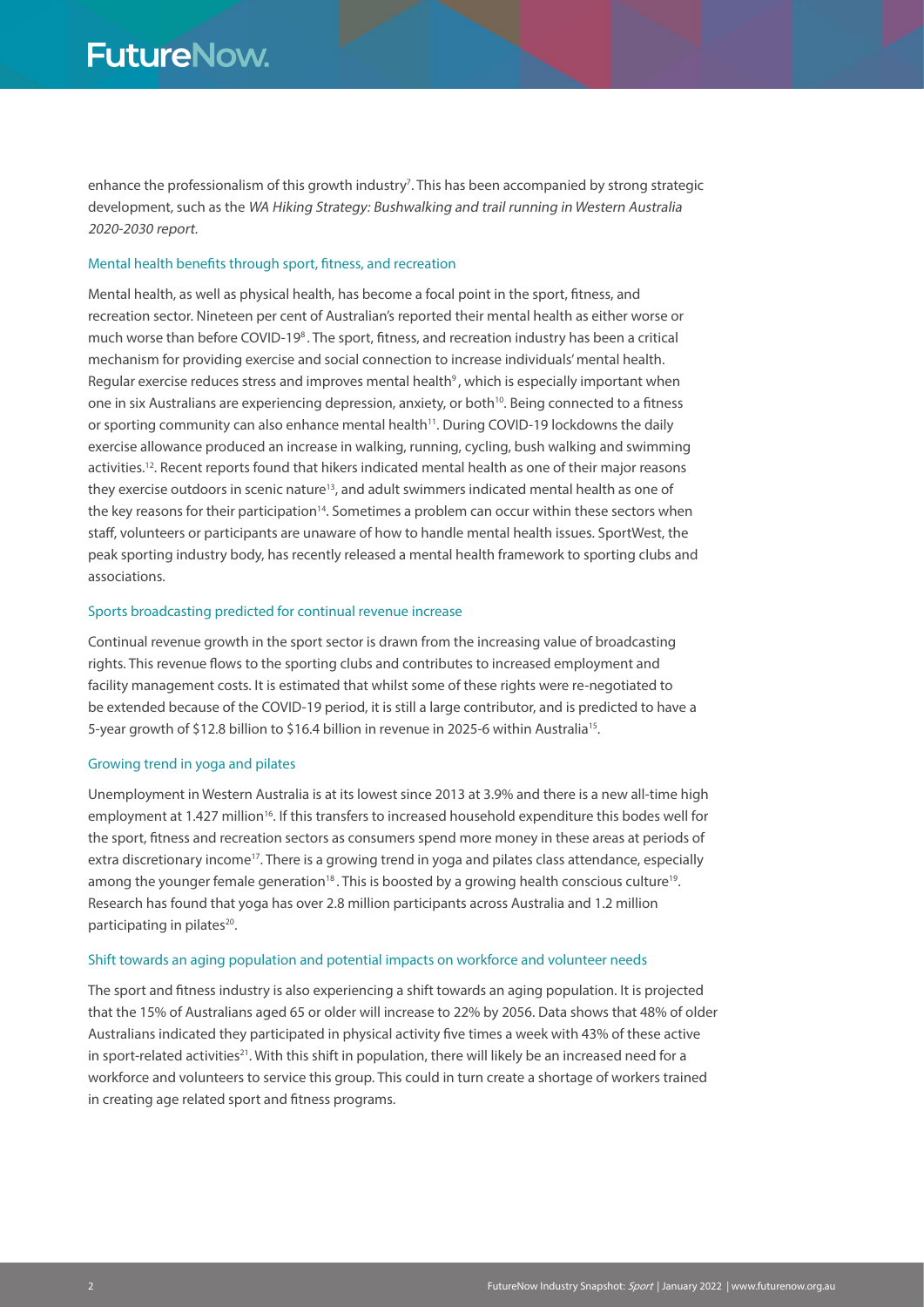# **FutureNow.**

# Sport sector

#### Predicted employment growth

It is predicted that employment growth in the sporting industry, including roles such as sports coaches, instructors, officials, sports administrators, sports centre coordinators and athletes will experience growth in employment opportunities over the next four years by a range of 8.9% to 14% to 202522. This field is strongly supported by vocational and higher education study options.

#### Lockdown disruptions

There is still disruption stemming from long-term lockdowns on other states and territories which significantly impacted their financial state, participation, and volunteer rates<sup>23</sup>. This did, and still does, have a flow on impact to sports based in Western Australia which compete at a national level. Local Western Australian sports however, whilst experiencing a decline in membership, found that Western Australia's short lockdowns meant clubs, such as Netball WA, were able to retain around 85% of their membership<sup>24</sup>. The pandemic will continue to be an ongoing focus for the sport sector. This includes current discussions centring around Western Australia State Government mandatory vaccination requirements.

#### An evolving sector

National sports training packages have recently been updated to encompass COVID-19 operational changes and policy and framework content, as well as skills in communication, online and social media, marketing, initiative, and enterprise<sup>25</sup>. These skills are becoming increasingly valuable in a dynamically changing and financially vulnerable work and sport arena. Organisations such as Australian Sports Foundation are providing advice on fundraising projects to assist sporting clubs in their recovery phase<sup>26</sup>. The good news is sport is ingrained in our Australian culture. It is an excellent way to socialise and participate in a fun and often outdoors way. Over half Australian adults are considered either 'sport lovers' or 'sports participants' and a further 32% are either casual participants or sport spectators<sup>27</sup>.

#### Lack of coaches and volunteers for community sport

An area of concern is that talented coaches are moving towards working for private schools to gain secure and well-paid coaching roles since COVID-19 and this has resulted in a gap in community sport coaches<sup>28</sup>. There has been a decrease in volunteers which places pressure on remaining staff, especially with governance demands and a lack of corporate knowledge in this area<sup>29</sup>. Governance education in sport is currently being rolled out to national sporting organisations to migrate this risk $30$ .

#### Changing participation patterns

Data management in sport to measure and analyse participation is seen as an important investment, particularly with changing participation numbers. Since COVID-19 there has been a move from organised to social sport. More people are wanting the flexibility to choose when to participate in sport and in a social setting. This has been attributed to the reason why social golf and tennis have increased in participation numbers. People are also not wanting to travel more than 30 minutes to participate in sport. Organised sport sometimes requires travel to different suburbs throughout the Perth metropolitan region and this can create a barrier to participation<sup>31</sup>.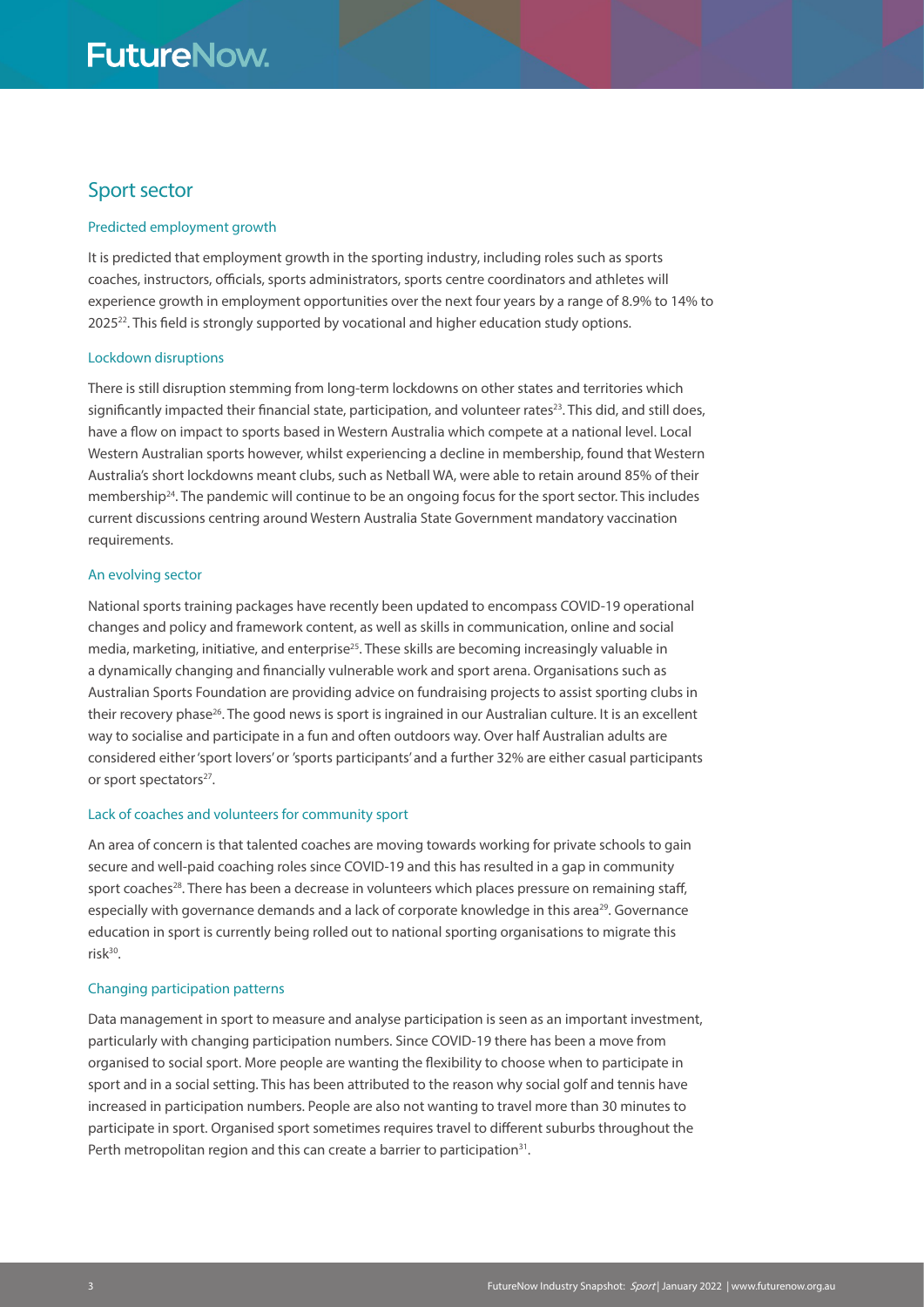#### Women and sport

A recent trend has been an increase in women taking up more activities such as walking and jogging since COVID-19. At an elite level there has been a significant increase in females participating in Australia Football since the introduction of the Australian Football League – Women's League (AFLW)32. Women in sport and leadership has also been flagged as an important developmental area.

## Industry Developments

There are several initiatives presented recently via reports, frameworks and programs within the sport, fitness, and recreation sectors. These include:

The Australian Sports Commission Corporate Plan - 2021-2025 – This plan is targeting two key purposes. To make Australian's stronger through sport, and to build sustainable winning systems for Australian athletes. The potential to inspire Australians over the next decade is a key move and investment, particularly with Brisbane hosting the 2032 Olympic and Paralympic Games and several other key international sporting event such as the FIFA Women's World Cup 2023 to be held in Perth.

SportWest Mental Health and Wellbeing Community Sport Framework - This framework was developed and distributed to community sporting clubs in 2021. The aim to support quality practice in mental health and wellbeing promotion initiatives, to identify ways to promote mental health and wellbeing and to provide guidance on what to consider when engaging a mental health and wellbeing program deliverer or service provider.

Trails Futures – Offers newly established professional development programs for those in the recreation trails sector. The goal to build and support a professional trails industry which is important given the increase in trails participation and demand for outdoor recreation workers.

2022 Women Leaders in Sport Scholarship (WLIS) – Sport Australia is striving to achieve gender equity in sport. In 2019, women comprised 24% of CEOs across 63 national sporting organisations (NSOs), and 15% of high-performance coaches. Applications for the 2022 WLIS are now closed however applications for 2023 will likely be held around September and October 2022.

The Future of Sport Volunteering Insights Report 2021 – The estimated value of sports volunteers in terms of the labour they provide is \$4 billion per year. Volunteer involvement in sport was significantly impacted during the COVID-19 period. Whilst some are slowly returning to support the industry again there is concern that not enough will return. As a result, this report shares a vision of thinking and ideas to support the volunteer experience and enticement to these roles.

### Please get in touch with FutureNow

FutureNow is continually seeking broad input from stakeholders and representatives in the Western Australian sport sector. If you would be interested in providing your perspective on this snapshot or related workforce matters for your sector, our Creative Industries Industry Manager would love to hear from you:

Kelly Perry | Industry Development Manager - Sport, Fitness and Recreation

0459 984 873 | kperry@futurenow.org.au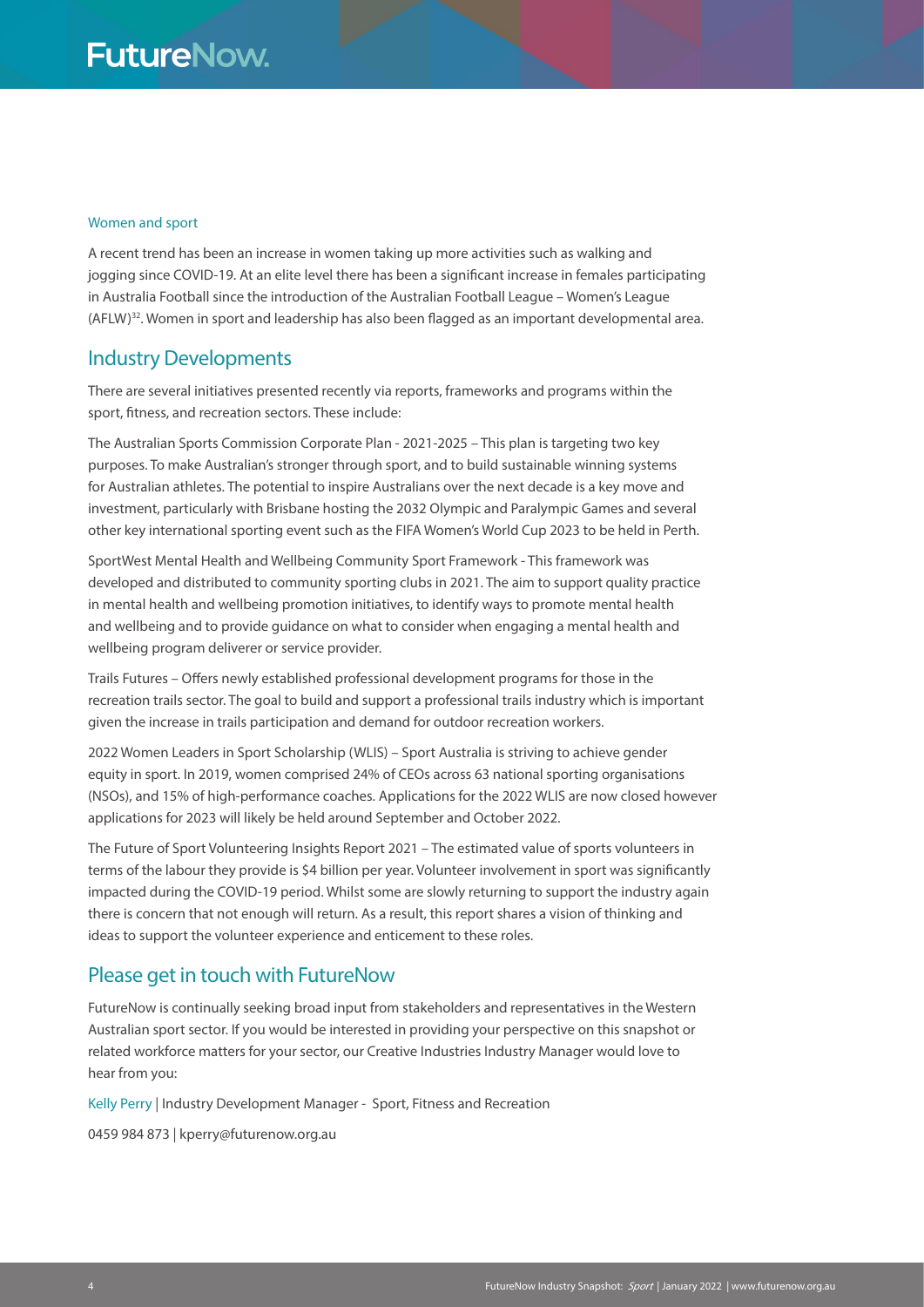# References

- 1 2020 Employment Projections for the five years to November 2025. Occupation Projections. Australian Government Labour Market Information Portal and Sports in Australia Industry Report, IBISWorld, June 2021
- 2 Sport and Recreation Case for Change Draft October 2021
- 3 Students invited to dive in to training for swimming jobs, Media Statement, Minster for Education and Training, 12 October 2021
- 4 Frameworks of Operations for Fitness Facilities under COVID-19 Restrictions, August 2020
- 5 How much damage did COVID-19 do to our sporting nation? Here's what the data shows, ABC News, 23 September 2021
- 6 Adventurous minds convene to plan the future of WA's trails, Ministerial Media release, 14 October 2021
- 7 WA Trails and Recreation Forum 2021, Dr Lenore Lyons, Outdoors Great Southern
- 8 Clearing House for Sport (2020): AusPlay: Sport and physical activity reports
- 9 The Social, Health and Economic Value of the Australian National Aquatic Industry, July 2021
- 10 Australian Bureau of Statistics 2021 Household Impacts of COVID-19 survey
- 11 Mind Matter A healthy mind in a healthy body: How playing sport and being physically active improves mental health, Department of Local Government, Sport and Cultural Industries
- 12 Sport Australia. Aus-play Ongoing impact of COVID-19 on sport and physical activity participation June 2021 update.
- 13 WA Hiking Strategy: Bushwalking and trail running in Western Australia 2020-2030 report
- 14 The Social, Health and Economic Value of the Australian National Aquatic Industry, July 2021
- 15 Sport in Australia, IBIS World, June 2021
- 16 WA the safest and strongest State in the nation, Ministerial media release, 11 November 2021
- 17 Sport in Australia, IBIS World, June 2021 and Gym and Fitness Centres in Australia Industry Report, IBIS World, April 2021
- 18 Yoga participation stretches beyond Pilates & Aerobics, Roy Morgan, March 2018
- 19 Yoga participation stretches beyond Pilates & Aerobics, Roy Morgan, March 2018
- 20 Gym and Fitness Centres in Australia, IBIS World, April 2021
- 21 Mature-aged Sport and Physical Activities, Clearing House for Sport, 13 October 2020
- 22 Sports in Australia Industry Report, IBISWorld, June 2021
- 23 Impact of COVID-19 on Community Sport, Survey Report September 2021
- 24 Netball WA Annual Report, 2020
- 25 Australian Industry and Skills Committee, Sport and Recreation, and Aquatic and Community Recreation 2021